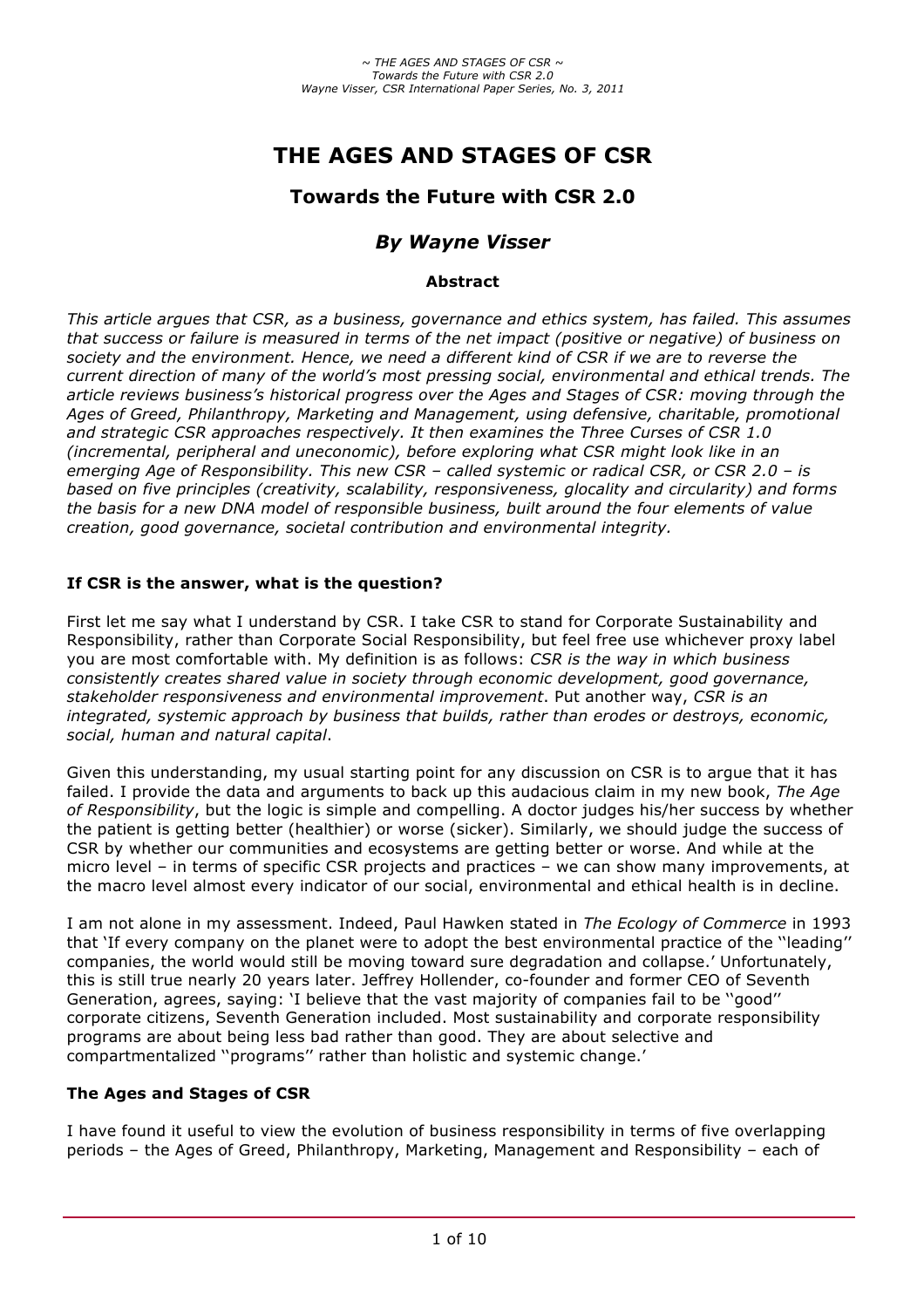which typically manifests a different stage of CSR, namely: Defensive, Charitable, Promotional, Strategic and Systemic CSR. My contention is that companies tend to move through these ages and stages (although they may have activities in several ages and stages at once), and that we should be encouraging business to make the transition to Systemic CSR in the dawning Age of Responsibility. If companies remain stuck in any of the first four stages, I don't believe we will turn the tide on the environmental, social and ethical crises that we face. Simply put, CSR will continue to fail.

| Economic<br>Age | Stage of<br>CSR | Modus Operandi           | <b>Key Enabler</b> | Stakeholder Target                      |
|-----------------|-----------------|--------------------------|--------------------|-----------------------------------------|
| Greed           | Defensive       | Ad hoc<br>interventions  | Investments        | Shareholders,<br>government & employees |
| Philanthropy    | Charitable      | Charitable<br>programmes | Projects           | Communities                             |
| Marketing       | Promotional     | Public relations         | Media              | General public                          |
| Management      | Strategic       | Management<br>systems    | Codes              | Shareholders &<br>NGOs/CSOs             |
| Responsibility  | Systemic        | <b>Business models</b>   | Products           | Requlators & customers                  |

#### **Table 1: The Ages and Stages of CSR**

Let me introduce the ages and stages of CSR here briefly. The *Age of Greed* is characterized by *Defensive CSR* in which all corporate sustainability and responsibility practices – which are typically limited – are undertaken only if and when it can be shown that shareholder value will be protected as a result. Hence, employee volunteer programmes (which show evidence of improved staff motivation, commitment and productivity) are not uncommon, nor are targeted expenditures (for example, on pollution controls) which are seen to fend off regulation or avoid fines and penalties.

*Charitable CSR* in the *Age of Philanthropy* is where a company supports various social and environmental causes through donations and sponsorships, typically administered through a Foundation, Trust or Chairman's Fund and aimed at empowering community groups or civil society organizations (CSOs).

*Promotional CSR* in the *Age of Marketing* is what happens when corporate sustainability and responsibility is seen mainly as a public relations opportunity to enhance the brand, image and reputation of the company. Promotional CSR may draw on the practices of Charitable and Strategic CSR and turn them into PR spin, which is often characterized as 'greenwash'.

*Strategic CSR*, emerging from the *Age of Management*, means relating CSR activities to the company's core business (like Coca-Cola's focus on water management), often through adherence to CSR codes and implementation of social and environmental management systems, which typically involve cycles of CSR policy development, goal and target setting, programme implementation, auditing and reporting.

*Systemic CSR* in the *Age of Responsibility* focuses its activities on identifying and tackling the root causes of our present unsustainability and irresponsibility, typically through innovating business models, revolutionizing their processes, products and services and lobbying for progressive national and international policies. Hence, while Strategic CSR is focused at the micro level – supporting social or environmental issues that happen to align with its strategy (but without necessarily changing that strategy) – Systemic CSR focuses on understanding the interconnections of the macro level system – society and ecosystems – and changing its strategy to optimize the outcomes for this larger human and ecological system.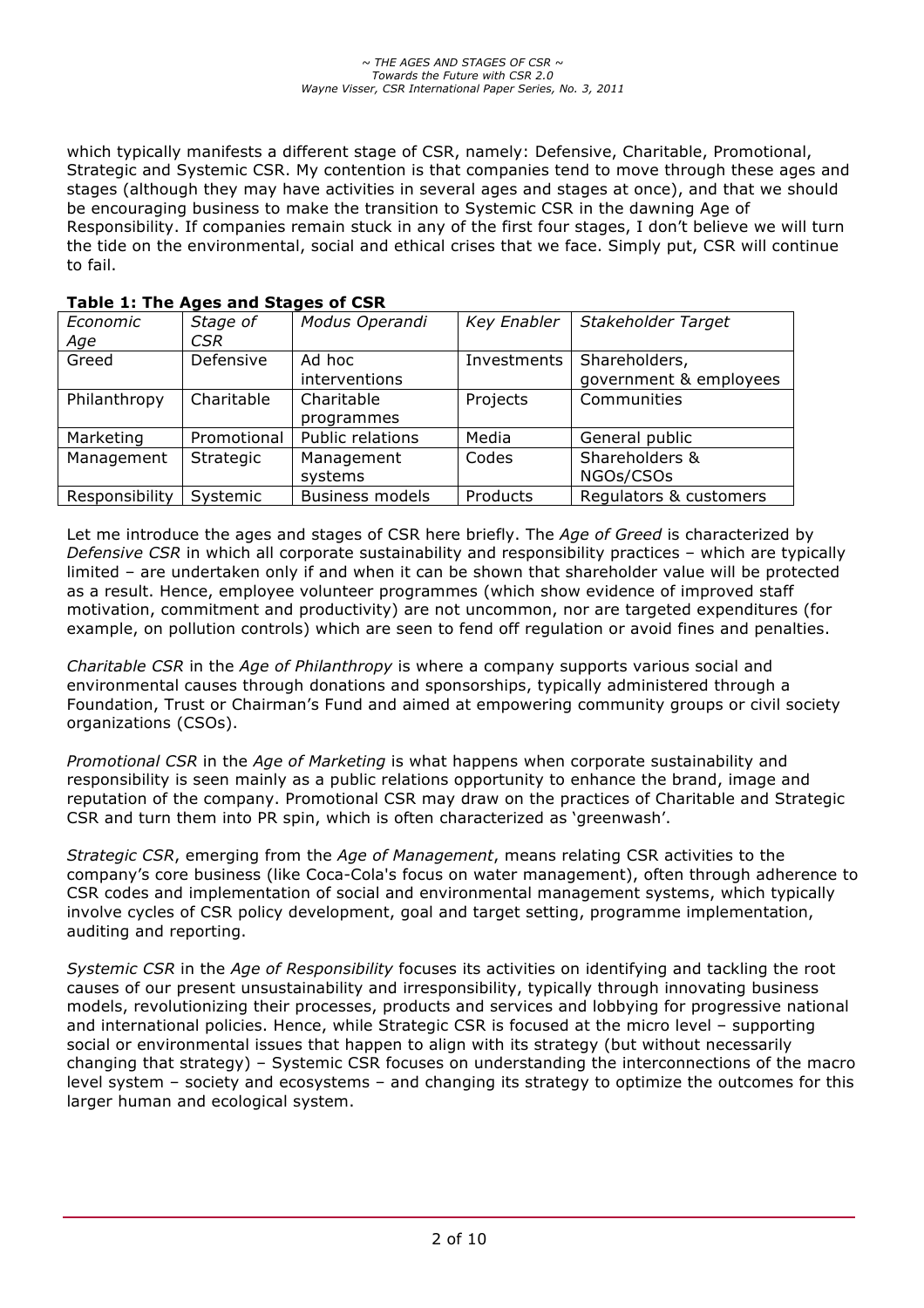# **The Failure of CSR 1.0**

Why has CSR 1.0 – those approaches from the Ages of Greed, Philanthropy, Marketing and Management – failed so spectacularly to address the very issues it claims to be most concerned about? In my view, this comes down to three factors – call it the Triple Curse of Modern CSR, if you like.

#### **Table 2: The Curses of Modern CSR**

| Curses                   | Nature of the Failing                                                                                                                                                 |
|--------------------------|-----------------------------------------------------------------------------------------------------------------------------------------------------------------------|
| Peripheral<br><b>CSR</b> | CSR has remained largely restricted to the largest companies, and mostly<br>confined to PR, or other departments, rather than being integrated across<br>the business |
| <b>CSR</b>               | Incremental   CSR has adopted the quality management model, which results in<br>incremental improvements that do not match the scale and urgency of the<br>problems   |
| Uneconomic<br><b>CSR</b> | CSR does not always make economic sense, as the short-term markets still<br>reward companies that externalise their costs to society                                  |

#### *Curse 1: Incremental CSR*

One of the great revolutions of the 1970s was total quality management, conceived by American statistician W. Edwards Deming and perfected by the Japanese before being exported around the world as ISO 9001. At the very core of Deming's TQM model and the ISO standard is continual improvement, a principle that has now become ubiquitous in all management system approaches to performance. It is no surprise, therefore, that the most popular environmental management standard, ISO 14001, is built on the same principle.

There is nothing wrong with continuous improvement per se. On the contrary, it has brought safety and reliability to the very products and services that we associate with modern quality of life. But when we use it as the primary approach to tackling our social, environmental and ethical challenges, it fails on two critical counts: speed and scale. The incremental approach to CSR, while replete with evidence of micro-scale, gradual improvements, has completely and utterly failed to make any impact on the massive sustainability crises that we face, many of which are getting worse at a pace that far outstrips any futile CSR-led attempts at amelioration.

#### *Curse 2: Peripheral CSR*

Ask any CSR manager what their greatest frustration is and they will tell you: lack of top management commitment. This is 'code-speak' for saying that CSR is, at best, a peripheral function in most companies. There may be a CSR manager, a CSR department even, a CSR report and a public commitment to any number of CSR codes and standards. But these do little to mask the underlying truth that shareholder-driven capitalism is rampant and its obsession with short-term financial measures of progress is contradictory in almost every way to the long-term, stakeholder approach needed for high-impact CSR.

The reason Enron collapsed, and indeed why our current financial crisis was allowed to spiral out of control, was not because of a few rogue executives or creative accounting practices, it was because of a culture of greed embedded in the DNA of the company and the financial markets. Whether you agree or not (and despite the emerging research on 'responsible competitiveness'), it is hard to find any substantive examples in which the financial markets consistently reward responsible behaviour.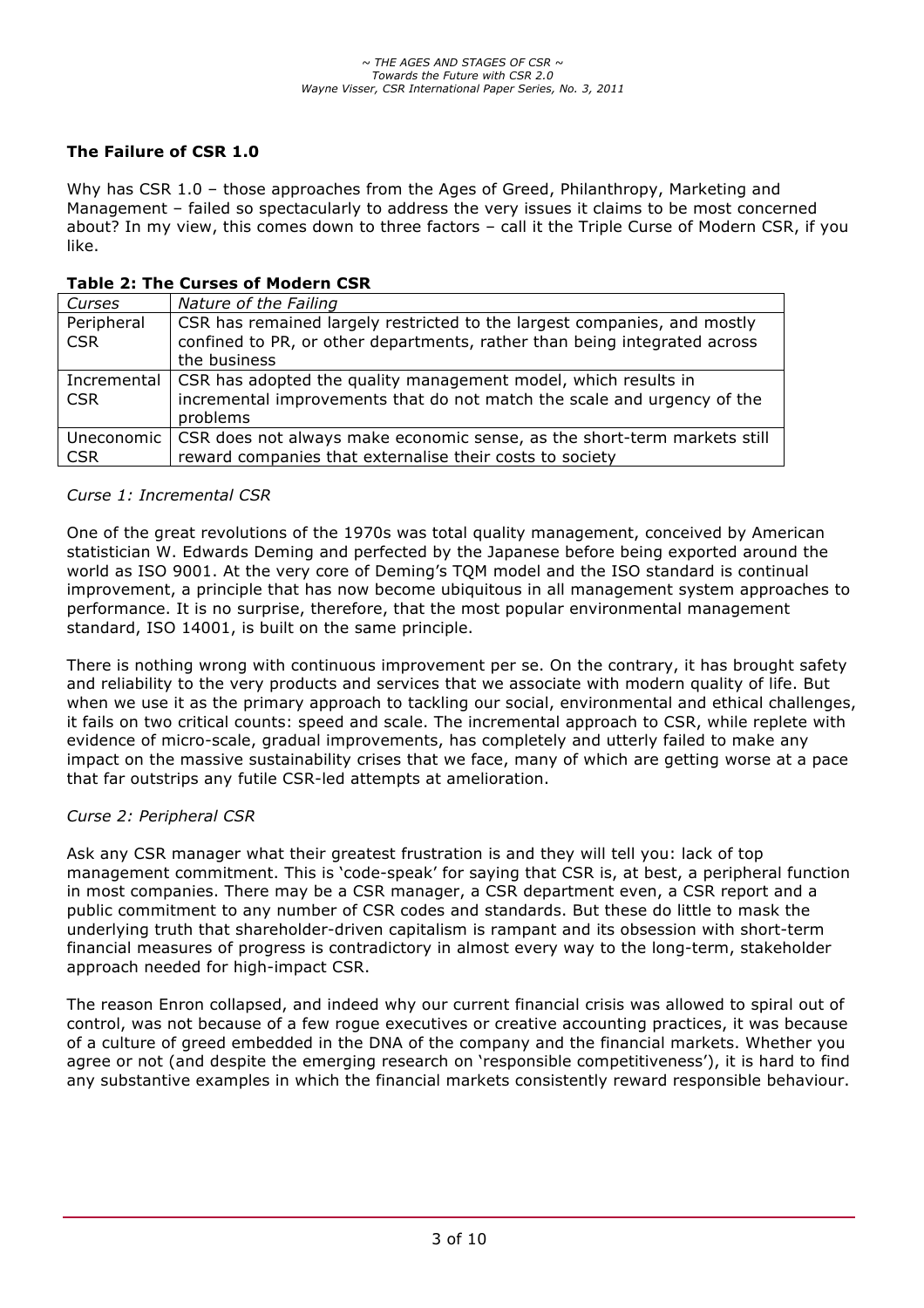#### *Curse 3: Uneconomic CSR*

Which brings us to Curse 3. If there was ever a monotonously repetitive, stuck record in CSR debates, it is the one about the so-called 'business case' for CSR. That is because CSR managers and consultants, and even the occasional saintly CEO, are desperate to find compelling evidence that 'doing good is good for business', i.e. CSR pays. The lack of corroborative research seems to be no impediment for these desperados endlessly incanting the motto of the business case, as if it were an entirely self-evident fact.

The rather more 'inconvenient truth' is that CSR sometimes pays, in specific circumstances, but more often does not. Of course there are low-hanging fruit – like eco-efficiencies around waste and energy – but these only go so far. Most of the hard-core CSR changes that are needed to reverse the misery of poverty and the sixth mass extinction of species currently underway require strategic change and massive investment. They may very well be lucrative in the long term, economically rational over a generation or two, but we have already established that the financial markets don't work like that; at least, not yet.

#### **The Rise of CSR 2.0**

By contrast, as we enter the Age of Responsibility, Systemic CSR – which I also refer to as CSR 2.0 – can be characterised by five principles, namely: Creativity, Scalability, Responsiveness, Glocality and Circularity.

#### *Principle 1: Creativity (C)*

In order to succeed in the CSR revolution, we will need innovation and creativity. We know from Thomas Kuhn's work on The Structure of Scientific Revolutions that step-change only happens when we can re-perceive our world, when we can find a genuinely new paradigm, or pattern of thinking. This process of 'creative destruction' is today a well accepted theory of societal change, first introduced by German sociologist Werner Sombart and elaborated and popularised by Austrian economist Joseph Schumpeter. We cannot, to a paraphrase Einstein, solve today's problems with yesterday's thinking.

Business is naturally creative and innovative. What is different about the Age of Responsibility is that business creativity needs to be directed to solving the world's social and environmental problems. Apple, for example, is highly creative, but their iPhone does little to tackle our most pressing societal needs. By contrast, Vodafone's M-PESA innovation by Safaricom in Kenya, which allows money to be transferred by text, has empowered a nation in which 80% of the population have no bank account and where more money flows into the country through international remittances than foreign aid. Or consider Freeplay's innovation, using battery-free wind-up technology for torches, radios and laptops in Africa, thereby giving millions of people access to products and services in areas that are off the electricity grid.

All of these are part of the exciting trend towards social enterprise or social business that is sweeping the globe, supported by the likes of American Swiss entrepreneur Stephen Schmidheiny, Ashoka's Bill Drayton, e-Bay's Jeff Skoll, the World Economic Forum's Klaus Schwabb, Grameen Bank's Muhammad Yunus and Volans Venture's John Elkington. It is not a panacea, but for some products and services, directing the creativity of business towards the most pressing needs of society is the most rapid, scalable way to usher in the Age of Responsibility.

#### *Principle 2: Scalability (S)*

The CSR literature is liberally sprinkled with charming case studies of truly responsible and sustainable projects and a few pioneering companies. The problem is that so few of them ever go to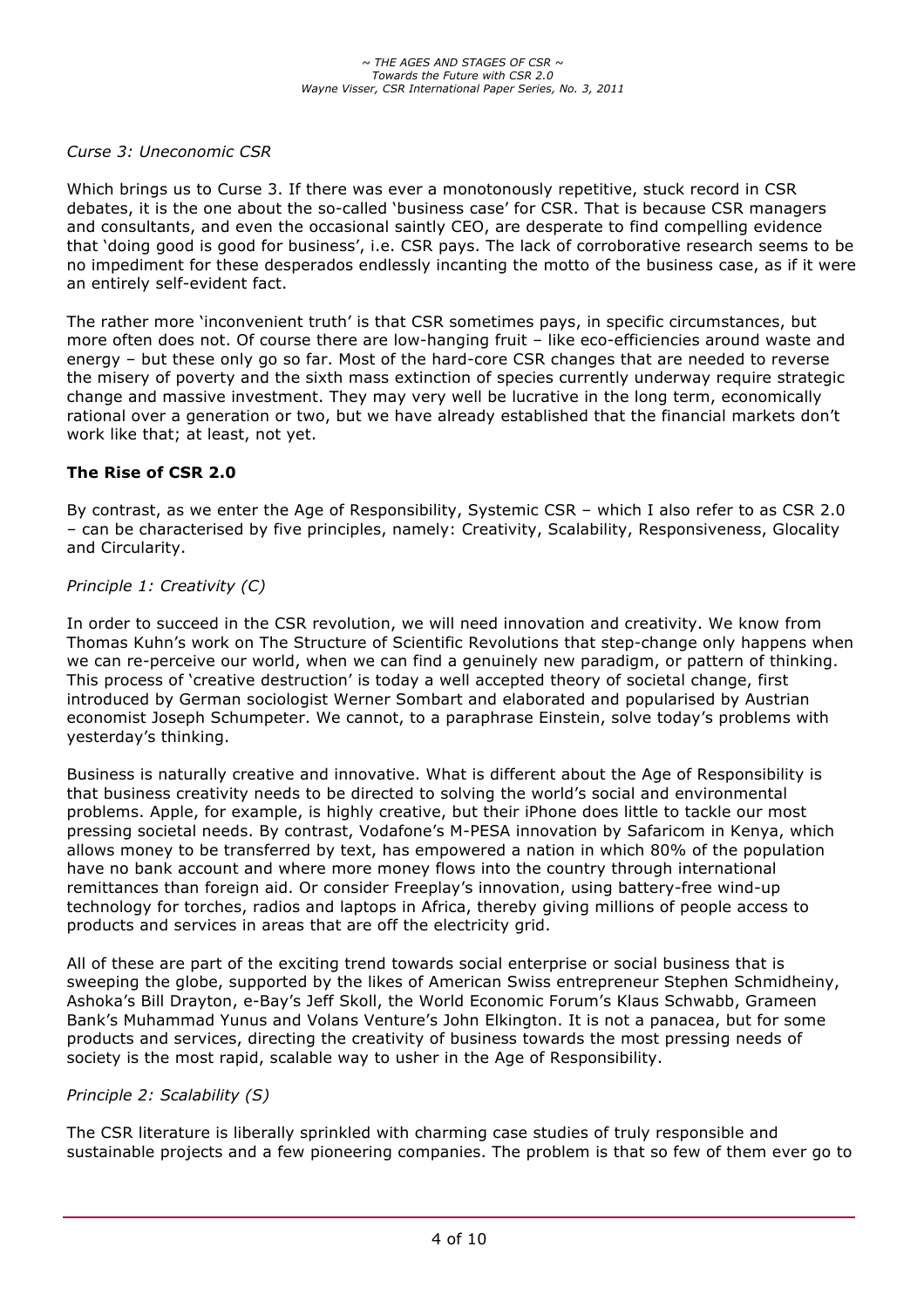scale. It is almost as if, once the sound-bites and PR-plaudits have been achieved, no further action is required. They become shining pilot projects and best practice examples, tarnished only by the fact that they are endlessly repeated on the CSR conference circuits of the world, without any vision for how they might transform the core business of their progenitors.

The sustainability problems we face, be they climate change or poverty, are at such a massive scale, and are so urgent, that any CSR solutions that cannot match that scale and urgency are red herrings at best and evil diversions at worst. How long have we been tinkering away with ethical consumerism (organic, fairtrade and the like), with hardly any impact on the world's major corporations or supply chains? And yet, when Wal-Mart's former CEO, Lee Scott, had his post-Katrina Damascus experience and decided that all cotton will be organic and all fish MSC-certified, then we started seeing CSR 2.0-type scalability.

Scalability not limited to the retail sector. In financial services, there have always been charitable loans for the world's poor and destitute. But when Muhammad Yunus, in the aftermath of a devastating famine in Bangladesh, set up the Grameen Bank and it went from one \$74 loan in 1974 to a \$2.5 billion enterprise, spawning more than 3,000 similar microcredit institutions in 50 countries reaching over 133 million clients, that is a lesson in scalability. Or contrast Toyota's laudable but premium-priced hybrid Prius for the rich and eco-conscious with Tata's \$2,500 Nano, a cheap and eco-friendly car for the masses. The one is an incremental solution with long term potential; the other is scalable solution with immediate impact.

#### *Principle 3: Responsiveness (R)*

Business has a long track-record of responsiveness to community needs – witness generations of philanthropy and heart-warming generosity following disasters like 9/11 or the Sichuan Earthquake. But this is responsiveness on their own terms, responsiveness when giving is easy and chequewriting does nothing to upset their commercial applecart. The severity of the global problems we face demands that companies go much further. CSR 2.0 requires uncomfortable, transformative responsiveness, which questions whether the industry or the business model itself is part of the solution or part of the problem.

When it became clear that climate change posed a serious challenge to the sustainability of the fossil fuel industry, all the major oil companies formed the Global Climate Coalition, a lobby group explicitly designed to discredit and deny the science of climate change and undermine the main international policy response, the Kyoto Protocol. In typical CSR 1.0 style, these same companies were simultaneously making hollow claims about their CSR credentials. By contrast, the Prince of Wales's Corporate Leaders Group on Climate Change has, since 2005, been lobbying for bolder UK, EU and international legislation on climate change, accepting that carbon emission reductions of between 50-85% will be needed by 2050.

CSR 2.0 responsiveness also means greater transparency, not only through reporting mechanisms like the Global Reporting Initiative and Carbon Disclosure Project, but also by sharing critical intellectual resources. The Eco-Patent Commons, set up by WBCSD to make technology patents available, without royalty, to help reduce waste, pollution, global warming and energy demands, is one such step in the right direction. Another is the donor exchange platforms that have begun to proliferate, allowing individual and corporate donors to connect directly with beneficiaries via the web, thereby tapping 'the long tail of CSR'.1

 $\overline{a}$ <sup>1</sup> This is a reference to *The Long Tail*, by Chris Anderson, as it might apply to CSR. I have written about this elsewhere.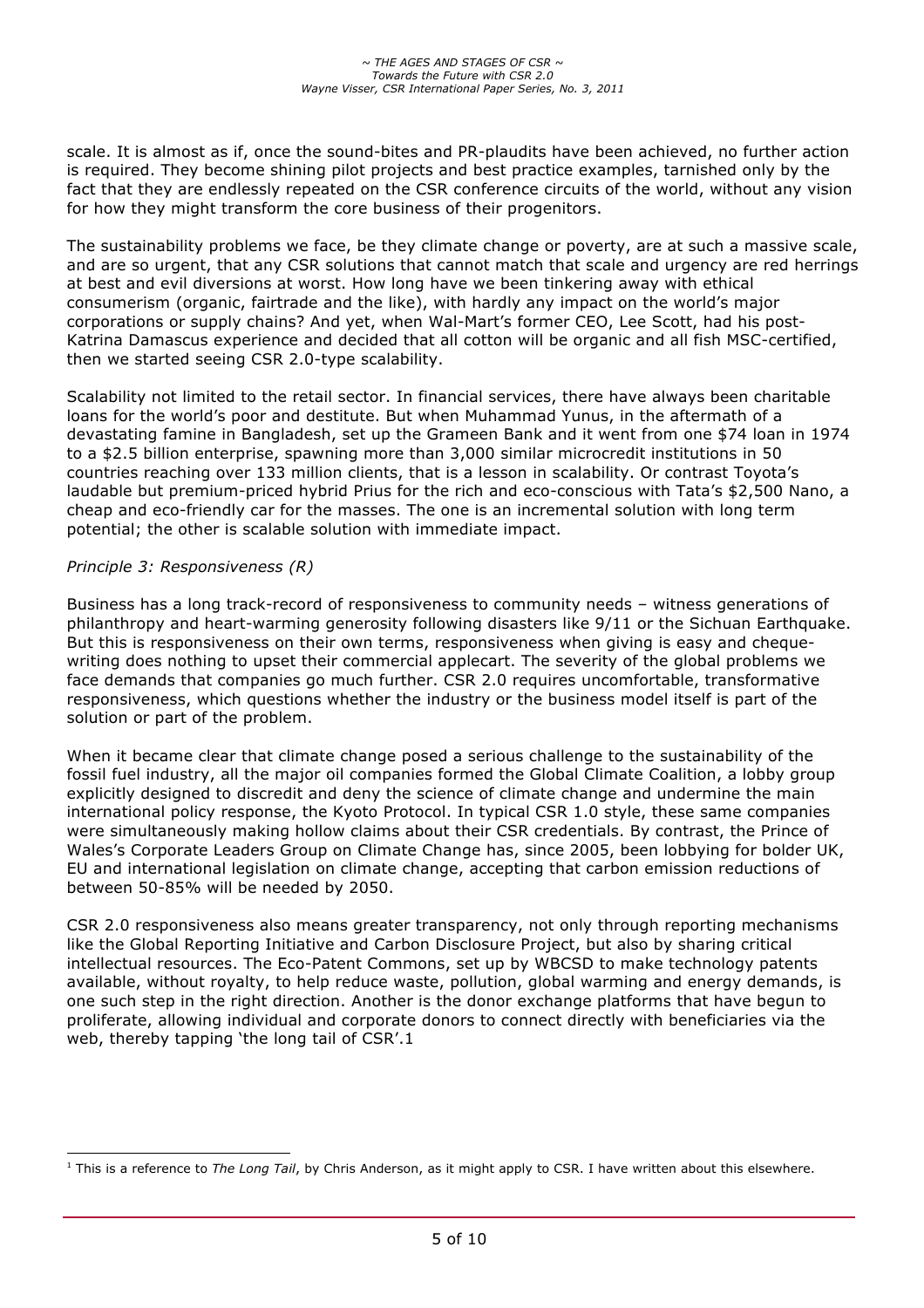# *Principle 4: Glocality (2)*

The term 'glocalization' comes from the Japanese word dochakuka, which simply means global localization. Originally referring to a way of adapting farming techniques to local conditions, dochakuka evolved into a marketing strategy when Japanese businessmen adopted it in the 1980s. It was subsequently introduced and popularised in the West in the 1990s by Manfred Lange, Roland Robertson, Keith Hampton, Barry Wellman and Zygmunt Bauman. In a CSR context, the idea of 'think global, act local' recognises that most CSR issues manifest as dilemmas, rather than easy choices. In a complex, interconnected CSR 2.0 world, companies (and their critics) will have to become far more sophisticated in understanding local contexts and finding the appropriate local solutions they demand, without forsaking universal principles.

For example, a few years ago, BHP Billiton was vexed by their relatively poor performance on the (then) Business in the Environment (BiE) Index, run by UK charity Business in the Community. Further analysis showed that the company had been marked down for their high energy use and relative energy inefficiency. Fair enough. Or was it? Most of BHP Billiton's operations were, at that time, based in southern Africa, home to some of the world's cheapest electricity. No wonder this was not a high priority. What was a priority, however, was controlling malaria in the community, where they had made a huge positive impact. But the BiE Index didn't have any rating questions on malaria, so this was ignored. Instead, it demonstrated a typical, Western-driven, one-size-fits-all CSR 1.0 approach.2

Carroll's CSR pyramid has already been mentioned. But in a sugar farming co-operative in Guatemala, they have their own CSR pyramid – economic responsibility is still the platform, but rather than legal, ethical and philanthropic dimensions, their pyramid includes responsibility to the family (of employees), the community and policy engagement. Clearly, both Carroll's pyramid and the Guatemala pyramid are helpful in their own appropriate context. Hence, CSR 2.0 replaces 'either/or' with 'both/and' thinking. Both SA 8000 and the Chinese national labour standard have their role to play. Both premium branded and cheap generic drugs have a place in the solution to global health issues. CSR 2.0 is a search for the Chinese concept of a harmonious society, which implies a dynamic yet productive tension of opposites – a Tai Chi of CSR, balancing yin and yang.

## *Principle 5: Circularity (0)*

The reason CSR 1.0 has failed is not through lack of good intent, nor even through lack of effort. The old CSR has failed because our global economic system is based on a fundamentally flawed design. For all the miraculous energy unleashed by Adam Smith's 'invisible hand' of the free market, our modern capitalist system is faulty at its very core. Simply put, it is conceived as an abstract system without limits. As far back as the 1960s, pioneering economist, Kenneth Boulding, called this a 'cowboy economy', where endless frontiers imply no limits on resource consumption or waste disposal. By contrast, he argued, we need to design a 'spaceship economy', where there is no 'away'; everything is engineered to constantly recycle.

In the 1990s, in *The Ecology of Commerce*, Paul Hawken translated these ideas into three basic rules for sustainability: waste equals food; nature runs off current solar income; and nature depends on diversity. He also proposed replacing our product-sales economy with a service-lease model, famously using the example of Interface 'Evergreen' carpets that are leased and constantly replaced and recycled. William McDonough and Michael Braungart have extended this thinking in their *Cradle to Cradle* industrial model. Cradle to cradle is not only about closing the loop on production, but about designing for 'good', rather than the CSR 1.0 modus operandi of 'less bad'.

 $\overline{a}$  $<sup>2</sup>$  The index has subsequently been reformed and now runs as a more integrated Corporate Responsibility Index. See</sup> www.bitc.org.uk.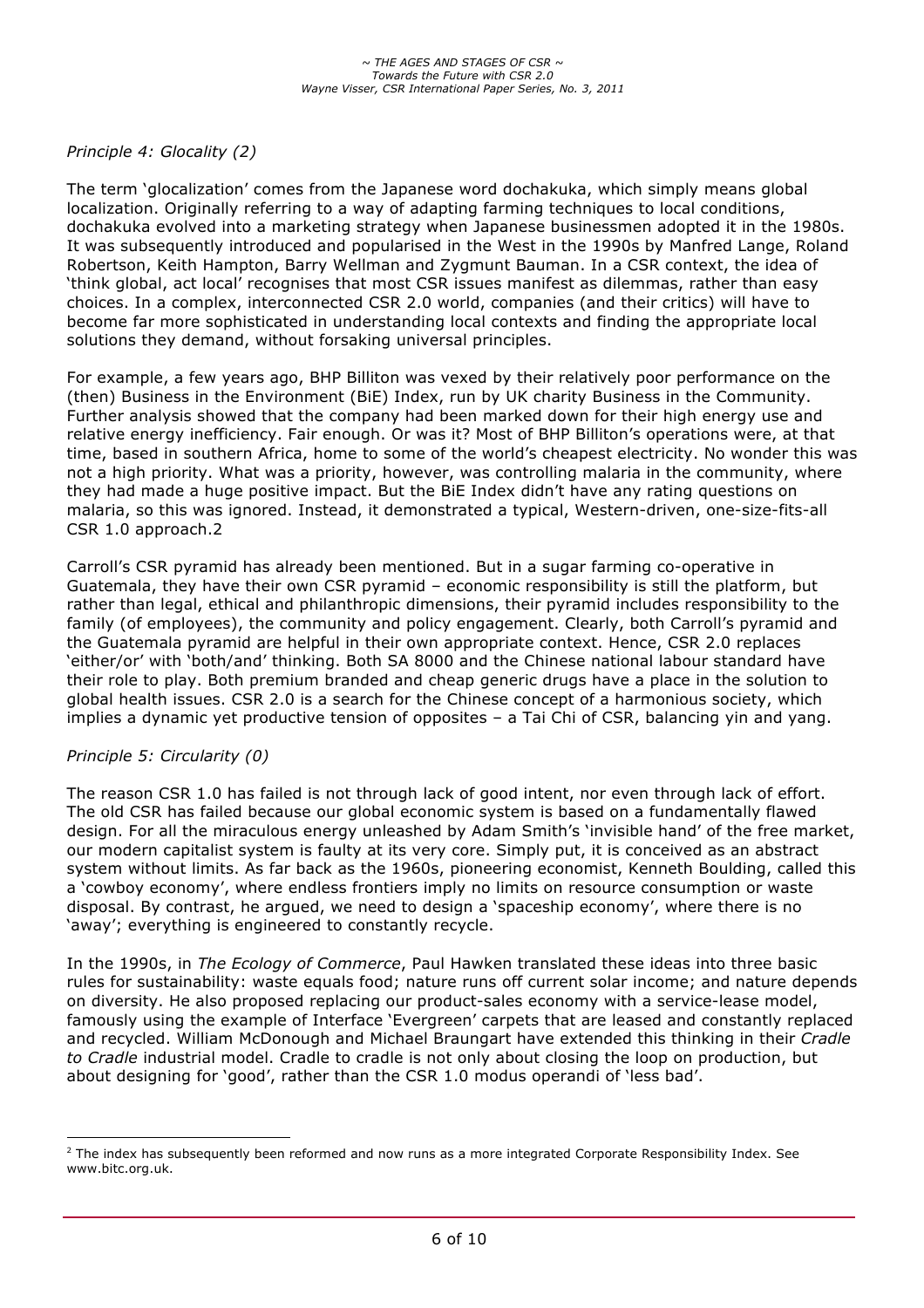Hence, CSR 2.0 circularity would, according to cradle-to-cradle aspirations, create buildings that, like trees, produce more energy than they consume and purify their own waste water; or factories that produce drinking water as effluent; or products that decompose and become food and nutrients; or materials that can feed into industrial cycles as high quality raw materials for new products. Circularity needn't only apply to the environment. Business should be constantly feeding and replenishing its social and human capital, not only through education and training, but also by nourishing community and employee wellbeing. CSR 2.0 raises the importance of meaning in work and life to equal status alongside ecological integrity and financial viability.

These principles are the acid test for future CSR practices. If they are applied, what kind of shifts will we see? In my view, the shifts will happen at two levels. At a macro-level, there will be a change in CSR's ontological assumptions or ways of seeing the world. At a micro-level, there will be a change in CSR's methodological practices or ways of being in the world.

| Table 5: CSR 1.0 to CSR 2.0 - Macro Level Shifts |                    |  |  |
|--------------------------------------------------|--------------------|--|--|
| <b>CSR 1.0</b>                                   | <b>CSR 2.0</b>     |  |  |
| Philanthropic                                    | Collaborative      |  |  |
| Risk-based                                       | Reward-based       |  |  |
| Image-driven                                     | Performance-driven |  |  |
| Specialised                                      | Integrated         |  |  |
| Standardised                                     | Diversified        |  |  |
| Marginal                                         | Scalable           |  |  |
| Western                                          | Global             |  |  |
|                                                  |                    |  |  |

## **Table 3: CSR 1.0 to CSR 2.0 – Macro Level Shifts**

The macro-level changes can be described as follows: Paternalistic relationships between companies and the community based on philanthropy will give way to more equal partnerships. Defensive, minimalist responses to social and environmental issues will be replaced by proactive strategies and investment in growing responsibility markets, such as clean technology. Reputation-conscious public-relations approaches to CSR will no longer be credible and so companies will be judged on actual social, environmental and ethical performance, i.e. are things getting better on the ground in absolute, cumulative terms?

Although CSR specialists still have a role to play, each dimension of CSR 2.0 performance will be embedded and integrated into the core operations of companies. Standardised approaches will remain useful as guides to consensus, but CSR will find diversified expression and implementation at very local levels. CSR solutions, including responsible products and services, will go from niche 'niceto-haves' to mass-market 'must-haves'. And the whole concept of CSR will lose its Western conceptual and operational dominance, giving way to a more culturally diverse and internationally applied concept.

| <b>CSR 1.0</b>       | <b>CSR 2.0</b>        |
|----------------------|-----------------------|
| CSR premium          | Base of the pyramid   |
| Charity projects     | Social enterprise     |
| CSR indexes          | CSR ratings           |
| CSR departments      | <b>CSR</b> incentives |
| Product liability    | Choice editing        |
| Ethical consumerism  | Service agreements    |
| CSR reporting cycles | CSR data streams      |
| Stakeholder groups   | Social networks       |
| Process standards    | Performance standards |

#### **Table 4: CSR 1.0 to CSR 2.0 – Micro-Level Shifts**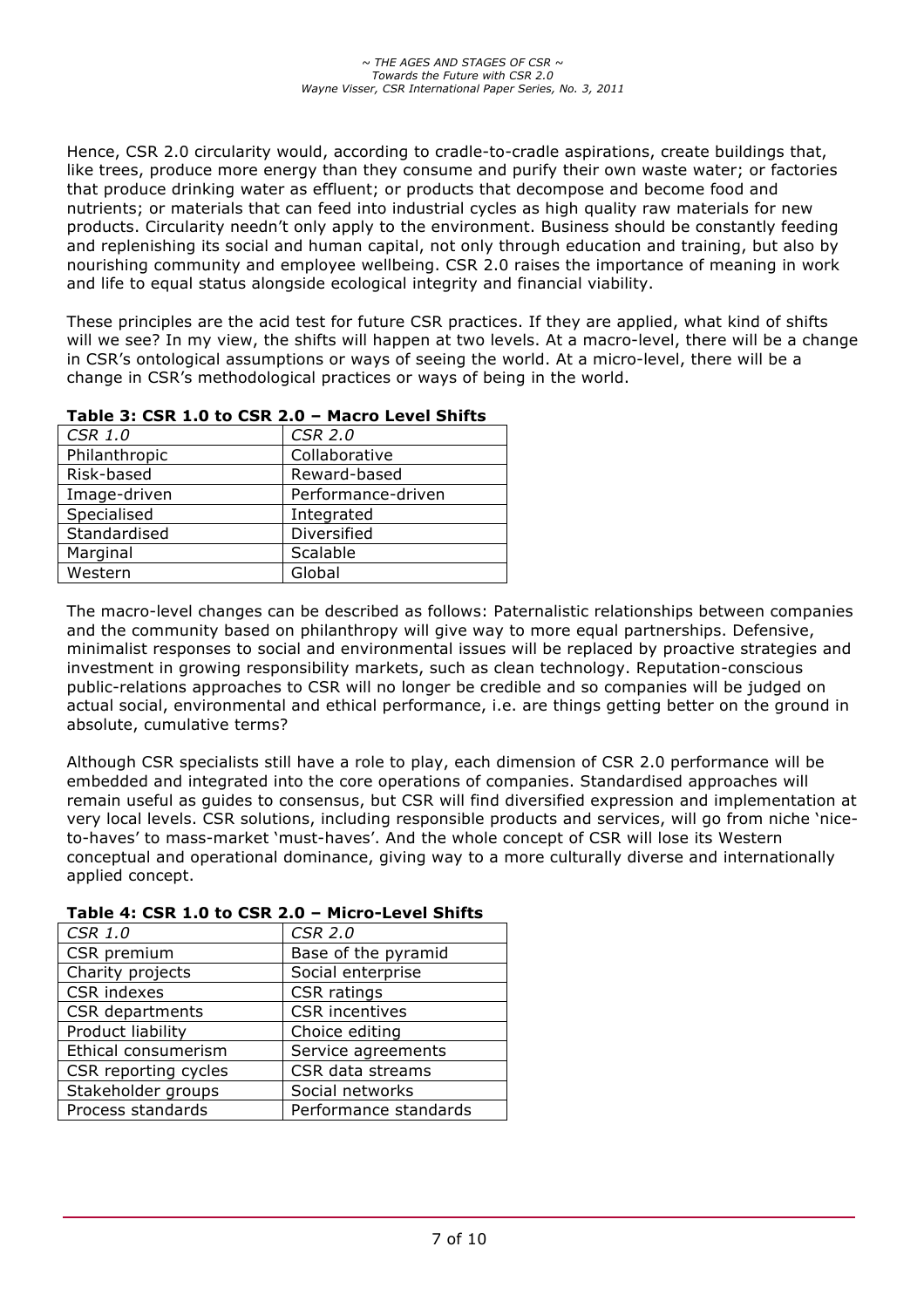How might these shifting principles manifest as CSR practices? Supporting these meta-level changes, the anticipated micro-level changes can be described as follows: CSR will no longer manifest as luxury products and services (as with current green and fairtrade options), but as affordable solutions for those who most need quality of life improvements. Investment in selfsustaining social enterprises will be favoured over cheque-book charity. CSR indexes, which rank the same large companies over and over (often revealing contradictions between indexes) will make way for CSR rating systems, which turn social, environmental, ethical and economic performance into corporate scores (A+, B-, etc., not dissimilar to credit ratings) and which analysts and others can usefully employ in their decision making.

Reliance on CSR departments will disappear or disperse, as performance across responsibility and sustainability dimensions are increasingly built into corporate performance appraisal and market incentive systems. Self-selecting ethical consumers will become irrelevant, as CSR 2.0 companies begin to choice-edit, i.e. cease offering implicitly 'less ethical' product ranges, thus allowing guiltfree shopping. Post-use liability for products will become obsolete, as the service-lease and takeback economy goes mainstream. Annual CSR reporting will be replaced by online, real-time CSR performance data flows. Feeding into these live communications will be Web 2.0 connected social networks that allow 'crowdsourcing', instead of periodic meetings with rather cumbersome stakeholder panels. And typical CSR 1.0 management systems standards like ISO 14001 will be less credible than new performance standards, such as those emerging in climate change that set absolute limits and thresholds. These practical shifts are summarised below.

## **The DNA Model of CSR 2.0**

Pulling it all together, I believe that CSR 2.0 – or Systemic CSR (I also sometimes call it Radical CSR or Holistic CSR, so use whichever you prefer) – represents a new holistic model of CSR. The essence of the CSR 2.0 DNA model are the four DNA Responsibility Bases, which are like the four nitrogenous bases of biological DNA (adenine, cytosine, guanine, and thymine), sometimes abbreviated to the four-letters GCTA (which was the inspiration for the 1997 science fiction film GATTACA). In the case of CSR 2.0, the DNA Responsibility Bases are Value creation, Good governance, Societal contribution and Environmental integrity.

Hence, if we look at *Value Creation*, it is clear we are talking about more than financial profitability. The goal is economic development, which means not only contributing to the enrichment of shareholders and executives, but improving the economic context in which a company operates, including investing in infrastructure, creating jobs, providing skills development and so on. There can be any number of KPIs, but I want to highlight two that I believe are essential: beneficial products and inclusive business. Does the company's products and services really improve our quality of life, or do they cause harm or add to the low-quality junk of what Charles Handy calls the 'chindogu society'. And how are the economic benefits shared? Does wealth trickle up or down; are employees, SMEs in the supply chain and poor communities genuinely empowered?

*Good Governance* is another area that is not new, but in my view has failed to be properly recognised or integrated in CSR circles. The goal of institutional effectiveness is as important as more lofty social and environmental ideals. After all, if the institution fails, or is not transparent and fair, this undermines everything else that CSR is trying to accomplish. Trends in reporting, but also other forms of transparency like social media and brand- or product-linked public databases of CSR performance, will be increasingly important indicators of success, alongside embedding ethical conduct in the culture of companies. Tools like Goodguide, KPMG's Integrity Thermometer and Covalence's EthicalQuote ranking will become more prevalent.

*Societal Contribution* is an area that CSR is traditionally more used to addressing, with its goal of stakeholder orientation. This gives philanthropy its rightful place in CSR – as one tile in a larger mosaic – while also providing a spotlight for the importance of fair labour practices. It is simply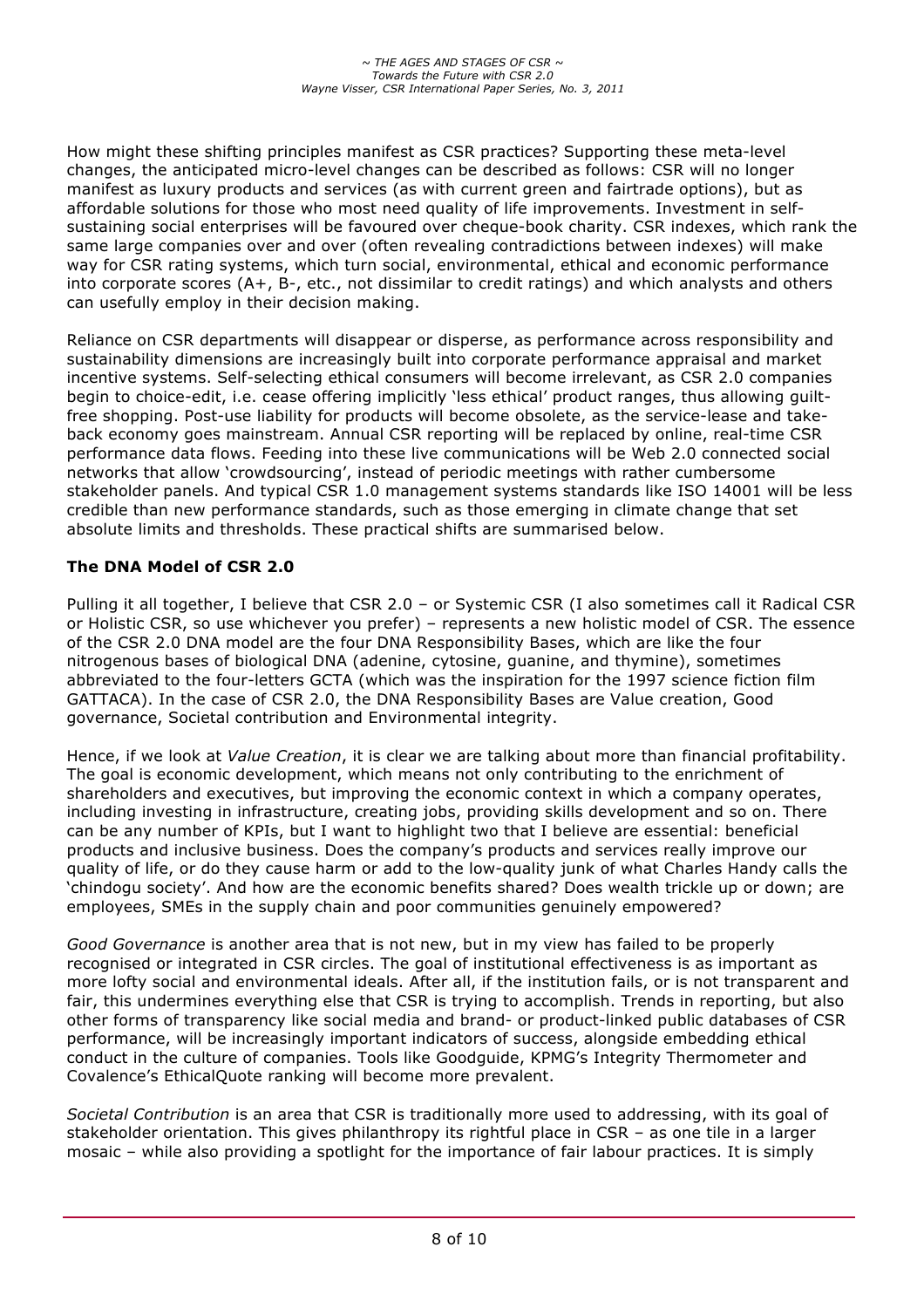unacceptable that there are more people in slavery today than there were before it was officially abolished in the 1800s, just as regular exposures of high-brand companies for the use of childlabour are despicable. This area of stakeholder engagement, community participation and supply chain integrity remains one of the most vexing and critical elements of CSR.

Finally, *Environmental Integrity* sets the bar way higher than minimising damage and rather aims at maintaining and improving ecosystem sustainability. The KPIs give some sense of the ambition required here – 100% renewable energy and zero waste. We cannot continue the same practices that have, according to WWF's Living Planet Index, caused us to lose a third of the biodiversity on the planet since they began monitoring 1970. Nor can we continue to gamble with prospect of dangerous – and perhaps catastrophic and irreversible – climate change.

| <b>DNA Code</b>            | <b>Strategic Goals</b>         | <b>Key Indicators</b>                                                                                                                                                                                                                            |
|----------------------------|--------------------------------|--------------------------------------------------------------------------------------------------------------------------------------------------------------------------------------------------------------------------------------------------|
| Value creation             | Economic<br>development        | Capital investment (financial, manufacturing, social,<br>human & natural capital)<br>Beneficial products (sustainable & responsible goods<br>& services<br>Inclusive business (wealth distribution, bottom of the<br>pyramid markets)            |
| Good<br>governance         | Institutional<br>effectiveness | Leadership (strategic commitment to sustainability &<br>responsibility)<br>Transparency (sustainability & responsibility<br>reporting, government payments)<br>Ethical practices (bribery & corruption prevention,<br>values in business)        |
| Societal<br>contribution   | Stakeholder<br>orientation     | Philanthropy (charitable donations, provision of public<br>goods & services)<br>Fair labour practices (working conditions, employee<br>rights, health & safety)<br>Supply chain integrity (SME empowerment, labour &<br>environmental standards) |
| Environmental<br>integrity | Sustainable<br>ecosystems      | Ecosystem protection (biodiversity conservation &<br>ecosystem restoration)<br>Renewable resources (tackling climate change,<br>renewable energy & materials)<br>Zero waste production (cradle-to-cradle processes,<br>waste elimination)        |

# **Table 5: DNA Model of CSR 2.0**

A final point to make is that CSR 2.0 – standing for corporate sustainability and responsibility – also proposes a new interpretation for these terms. Like two intertwined strands of DNA, sustainability and responsibility can be thought of as different, yet complementary elements of CSR. Hence, sustainability can be conceived as the destination - the challenges, vision, strategy and goals, i.e. what we are aiming for – while responsibility is more about the journey – our solutions, responses, management and actions, i.e. how we get there. The challenge now is to admit that CSR 1.0 has failed, and to make CSR 2.0 - weaving the strands of sustainability and responsibility - into the new DNA of business.

# **Article reference**

Visser, W. (2011) The Ages and Stages of CSR: Towards the Future with CSR 2.0, *CSR International Paper Series*, No. 3. First published in *Social Space 2011*.